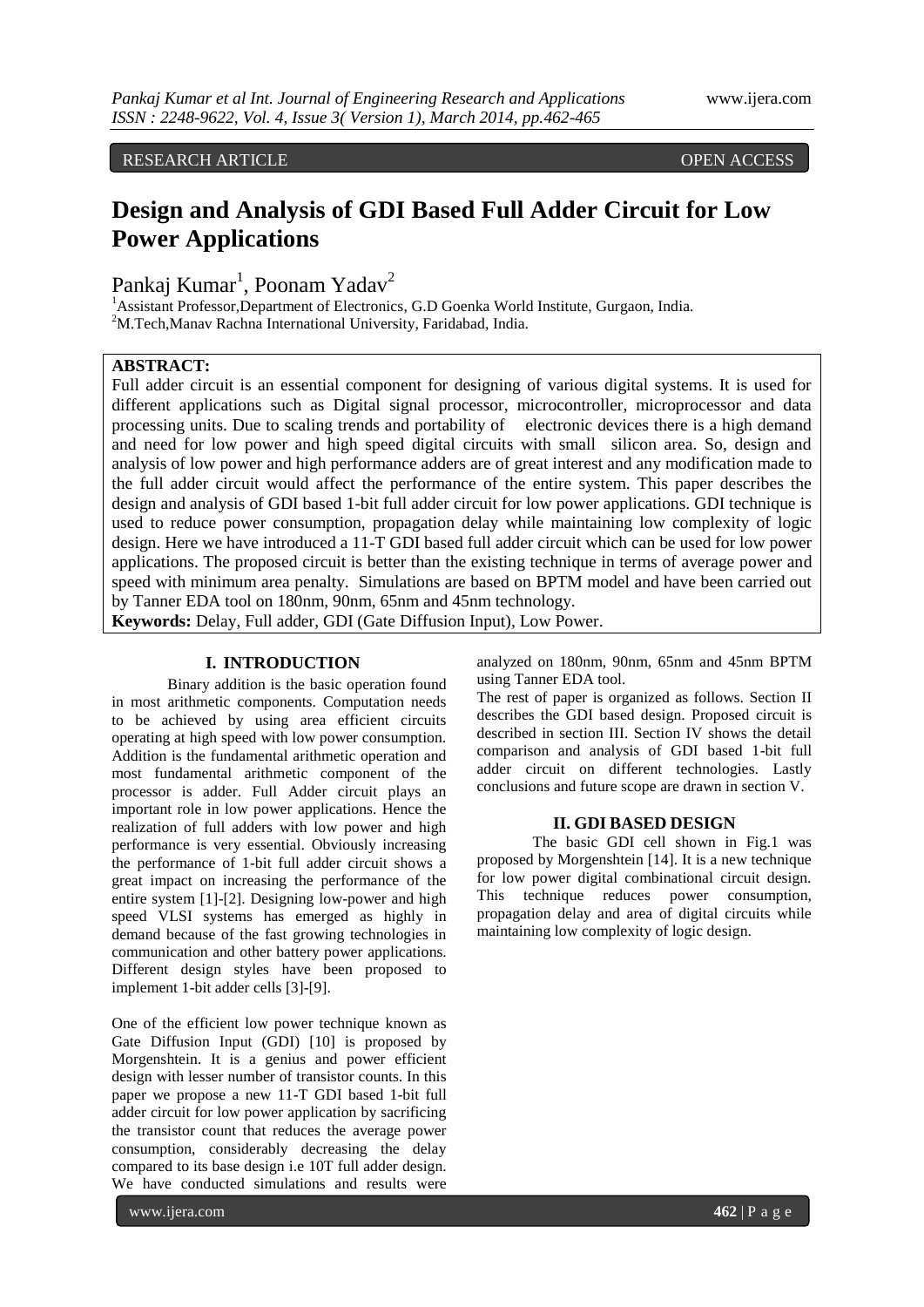



Figure.1 GDI Cell

The main difference between the CMOS and GDI based design is that the source of the PMOS in a GDI cell is not connected to VDD and the source of the NMOS is not connected to GND. This feature gives the GDI cell two extra input pins for use which makes the GDI design more flexible than CMOS design.

GDI cell consists of three inputs - G (common gate input of NMOS and PMOS), P (input to the source/drain of PMOS) and N (input to the source/drain of NMOS).Bulks of both nMOS and PMOS are connected to N and P respectively. Table 1 shows different logic functions implemented by GDI logic [15] based on different input values. So by using GDI technique we can implement various logic functions with less power and high speed as compared to conventional CMOS design.

**Table.1** Logic function of the basic GDI cell

| N              | P    | G | Out                 | Function   |  |
|----------------|------|---|---------------------|------------|--|
| 'ቦ'            | В    |   | $\overline{A}B$     | ${\bf F1}$ |  |
| B              | , 1, |   | $A + B$             | F2         |  |
| '1'            | В    |   | $A+B$               | OR         |  |
| B              | 'ቦ'  | Α | $\displaystyle AB$  | <b>AND</b> |  |
| $\overline{C}$ | B    | А | $\overline{A}B+A C$ | <b>MUX</b> |  |
| ነበነ            | 111  |   |                     | <b>NOT</b> |  |



Fig.2 shows the implementation of XOR gate using GDI technique [11]. It is the main building block of full adder circuit. So if we can optimize XOR gate then it can improve the overall performance of the 1 bit full adder circuit. It uses less number of transistors as compared to conventional design of XOR gate using CMOS logic. Fig.3 shows the detail circuit of GDI XOR based 10T Full Adder [11].



Figure. 3 GDI based 10T Full Adder

In fig 3 M1, M3, M5, M7, and M9 are the PMOS transistor whereas M2, M4, M6, M8, and M10 are the NMOS transistors. A, B and Cin are taken as input and output of the circuit is drawn from the Sum and Cout.

### **III. PROPOSED GDI BASED FULL ADDER**

 The proposed GDI 11-T Full Adder is shown in Fig. 4 M1, M3, M5, M7, and M9 are the PMOS transistor. M2, M4, M6, M8, and M10 are the NMOS transistors. A, B and Cin are taken as input and output of the circuit is drawn from the Sum and Cout. Here M11 is the sleep transistor which is responsible for reduction of average power consumption of the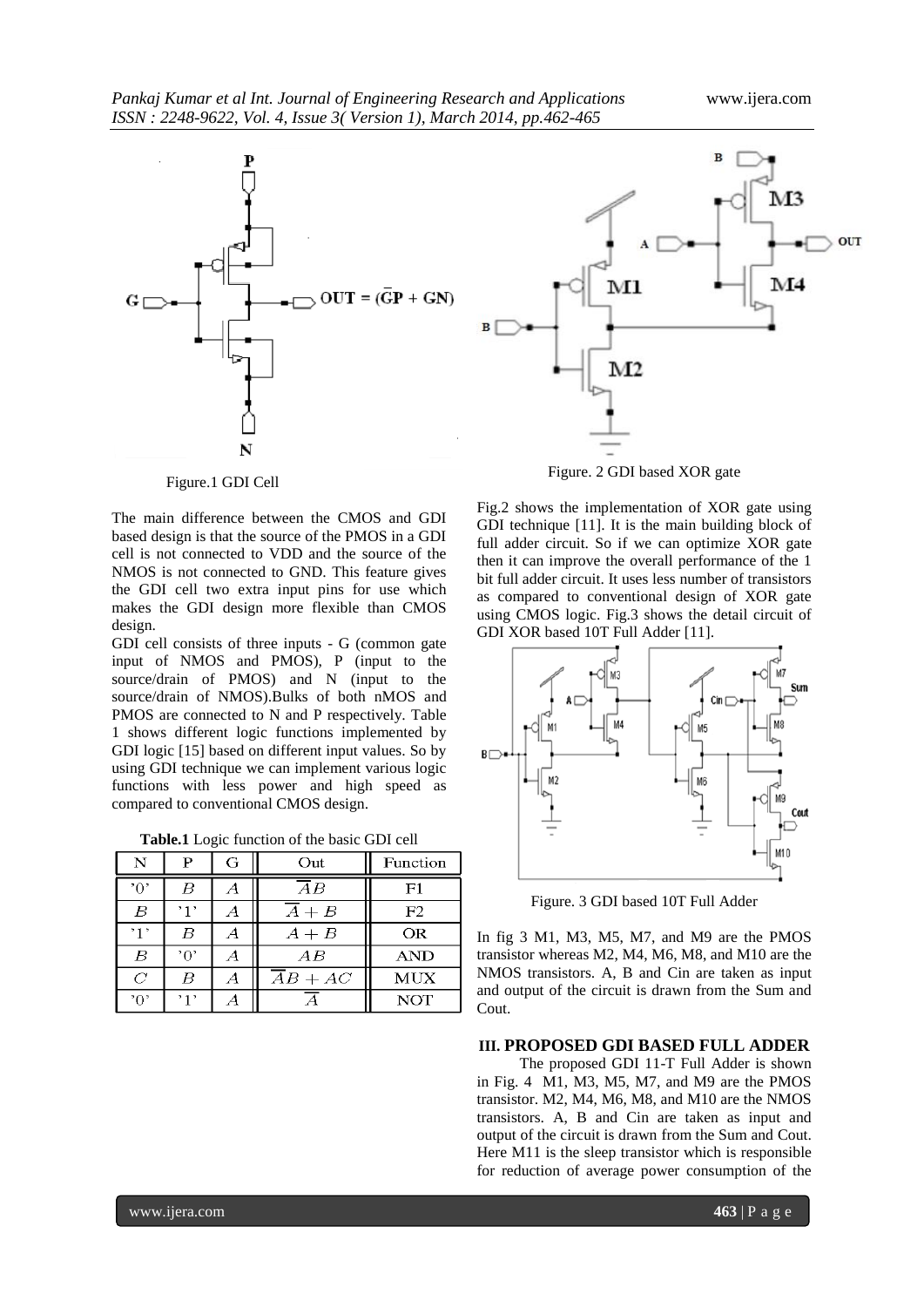entire circuit. When the circuit is in active mode sleep transistor is OFF and when the circuit is in standby mode then the sleep transistor is ON.



Figure. 4 Proposed GDI based 11T Full Adder. By using modified GDI based 11-T full adder design, the power consumption is reduced to a greater extent and also the delay of the circuit compared to conventional GDI 10-T based full adder circuit [16].

# **IV. COMPARISION & ANALYSIS**

 Table.2 shows the variation of average power and delay of proposed GDI based 11-T full adder and existing GDI based 10-T full adder [16] with respect to different technologies at  $27^{\circ}$ C. Comparison result shows that the average power of the proposed GDI technique is reduced by 48.74%, 36.89%, 5.52% and 2.65% at 180nm, 90nm, 65nm, and 45nm respectively. Fig. 5 clearly depicts that as technology decreases average power of the circuit also reduces up to certain extent. Fig. 6 shows that delay is reduced by 1.56%, 1.58%, 2.40% and 2.52% at 180nm, 90nm, 65nm, and 45nm respectively by comparing the proposed GDI technique with the existing GDI technique.

**Table 2** Comparisons between the Proposed Technique and Existing Technique of GDI Based Full Adder

| <b>Technology</b> | Average Power ( $\mu$ w) |                  |                      | Delay (ns)       |                  |               |
|-------------------|--------------------------|------------------|----------------------|------------------|------------------|---------------|
|                   | <b>Existing</b>          | Proposed         | Percentage           | <b>Existing</b>  | Proposed         | Percentage    |
|                   | <b>Technique</b>         | <b>Technique</b> | <b>Reduction (%)</b> | <b>Technique</b> | <b>Technique</b> | Reduction (%) |
|                   | (10T)                    | (11T)            |                      | (10T)            | (11T)            |               |
| <b>180nm</b>      | 145.92                   | 74.798           | 48.74                | 2.043            | 2.011            | 1.56          |
| 90 <sub>nm</sub>  | 3.681                    | 2.323            | 36.89                | 1.391            | 1.369            | 1.58          |
| 65 <sub>nm</sub>  | 0.525                    | 0.496            | 5.52                 | 1.330            | 1.298            | 2.40          |
| 45 <sub>nm</sub>  | 0.188                    | 0.183            | 2.65                 | 1.307            | 1.274            | 2.52          |



Figure. 5 Average power of Proposed and existing GDI based full adder in different technologies



Figure.6 Delay of proposed and existing full adder in different technologies

# **V. CONCLUSION AND FUTURE SCOPE**

 Here a detail analysis of average power consumption and delay of proposed GDI based adder and the existing GDI based adder on different technologies is presented. Comparison of proposed GDI technique with the existing GDI technique shows that the average power is decreasing by 48.74%, 36.89%, 5.52% and 2.65% at 180nm, 90nm, 65nm, and 45nm respectively. In the same way delay is reduced by 1.56%, 1.58%, 2.40% and 2.52% at 180nm, 90nm, 65nm, and 45nm respectively. So by proper analysis of power and delay parameters we can easily use proposed GDI adder over existing adders for low power and high speed applications.

We hope that presented results will encourage the researchers for further research activities on GDI techniques. To reduce power of a GDI based adder cell some more circuit level power management techniques should be used so that it can be useful for low power applications. Implementation of different kinds of mixed and digital circuits have to be carried out in order to determine the fields of circuitry, where GDI is very much superior over other design styles.